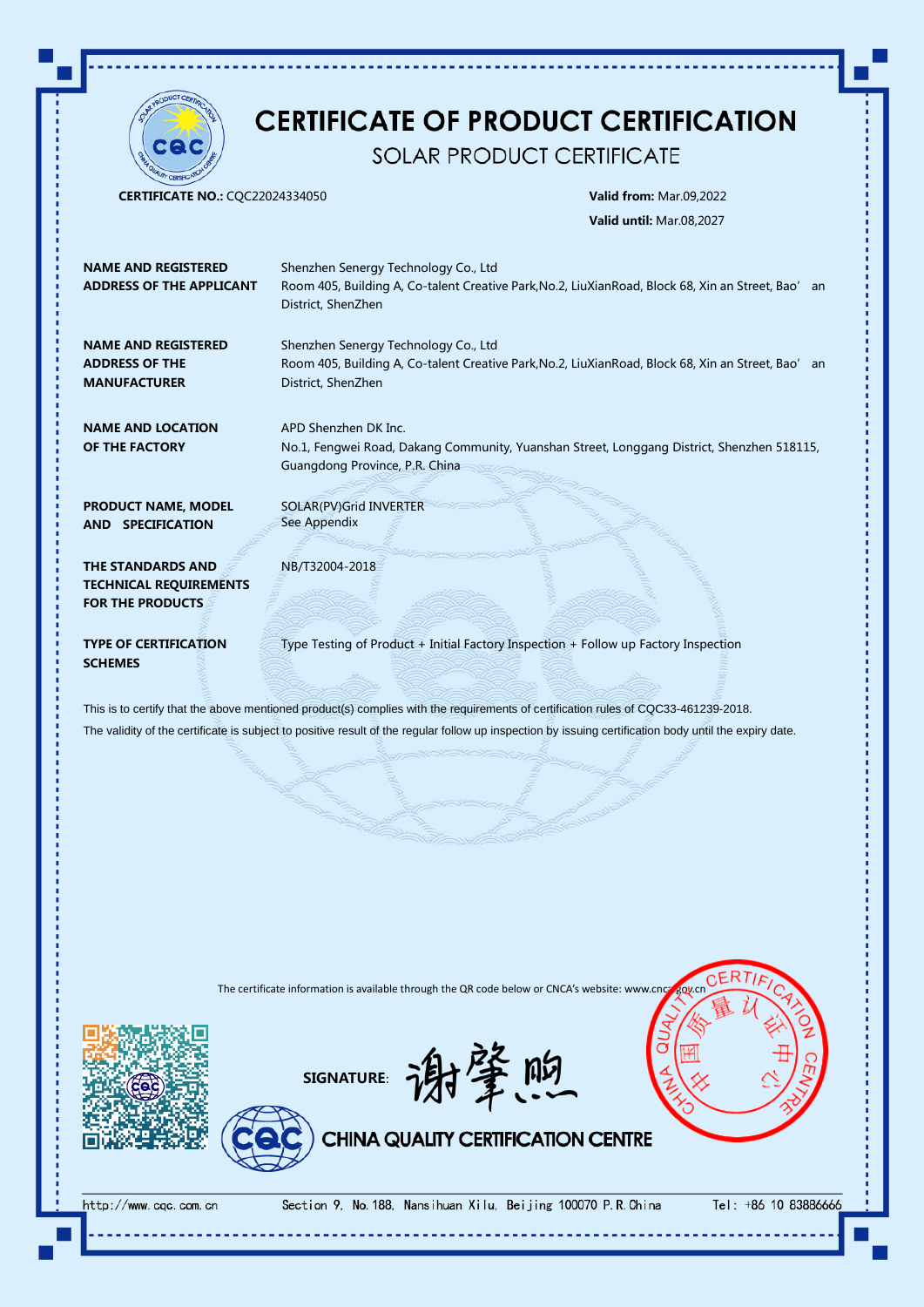

## **CERTIFICATE OF PRODUCT CERTIFICATION**

**SOLAR PRODUCT CERTIFICATE** 

**APPENDIX Page 1 of 2**

## **CERTIFICATE NO.: CQC22024334050 PAPER:**

### SE 25KTL-D3/G2

直流输入:最大输入电压 DC1100V, MPPT 电压范围 DC160V-1000V, 最大输入电流 30A \*2; 交流输出: 3N~, 380V, 50/60Hz, Max. 39, 8A, 额定交流输出功率 25kW;

## SE 22KTL-D3/G2

直流输入:最大输入电压 DC1100V, MPPT 电压范围 DC160V-1000V, 最大输入电流 30A \*2; 交流输出: 3N~, 380V, 50/60Hz, Max. 37A, 额定交流输出功率 22kW;

## SE 20KTL-D3/G2

直流输入:最大输入电压 DC1100V, MPPT 电压范围 DC160V-1000V, 最大输入电流 30A \*2; 交流输出: 3N~, 380V, 50/60Hz, Max. 33. 7A, 额定交流输出功率 20kW;

### SE 17KTL-D3/G2

直流输入:最大输入电压 DC1100V, MPPT 电压范围 DC160V-1000V, 最大输入电流 30A \*2; 交流输出: 3N~, 380V, 50/60Hz, Max. 28. 6A, 额定交流输出功率 17kW;

SE 15KTL-D3/G2P 直流输入:最大输入电压 DC1100V,MPPT 电压范围 DC160V-1000V,最大输入电流 30A \*2;

交流输出: 3N~, 380V, 50/60Hz, Max. 25. 3A, 额定交流输出功率 15kW;

SE 12KTL-D3/G2P 直流输入:最大输入电压 DC1100V, MPPT 电压范围 DC160V-1000V, 最大输入电流 30A \*2;

**NOTE:** This appendix is valid when used with the certificate.



Tel: +86 10 8388666